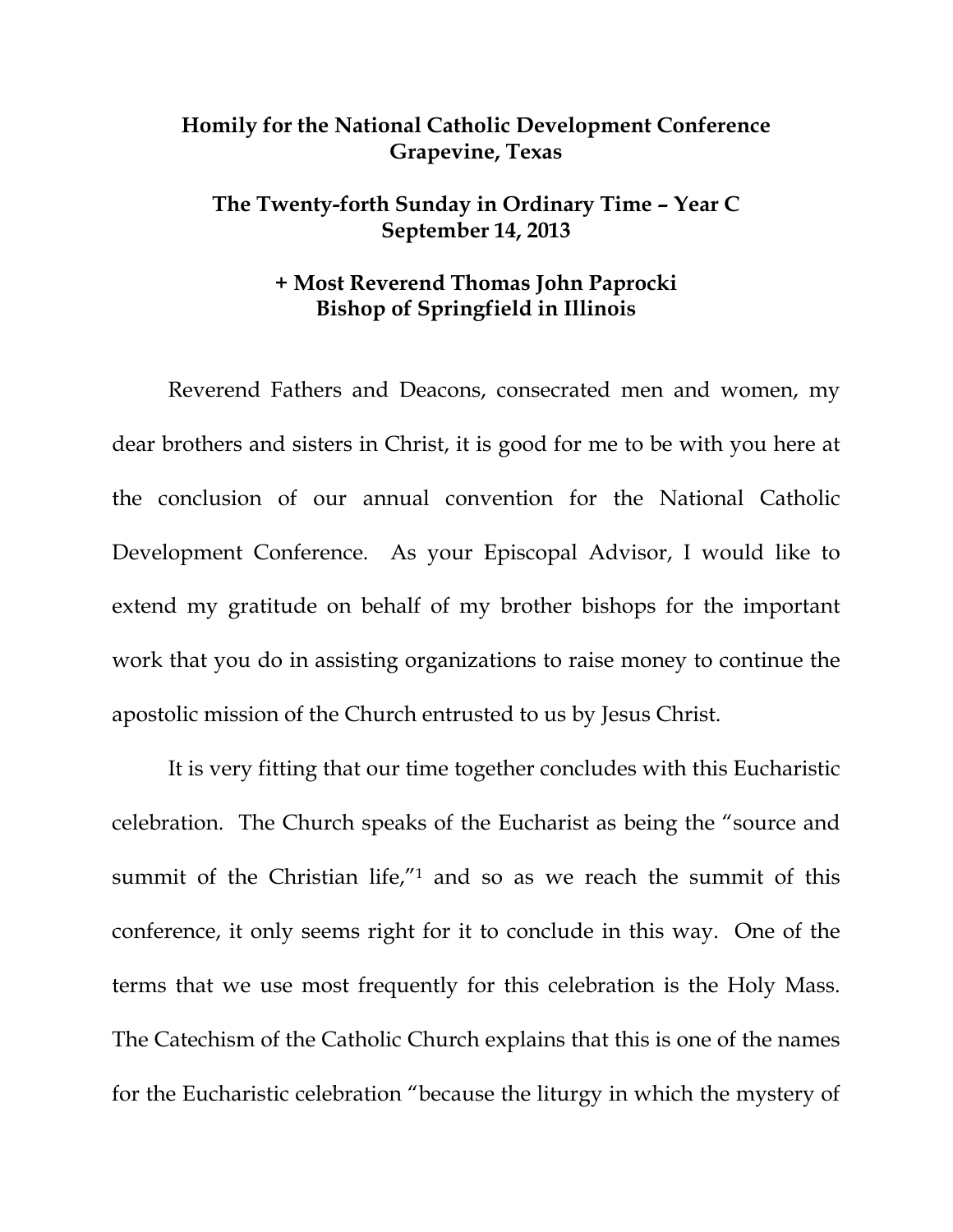salvation is accomplished concludes with the sending forth (*missio*) of the faithful, so that they may fulfill God's will in their daily lives."2 This Mass, then, serves as a reminder to all of you that you are now being sent out, having received a wealth of information and resources to be more effective in your work. More importantly, you are about to receive the grace of the Sacrament of the Eucharist, which is the most effective resource that we have, because it helps you to not lose sight of the underlying reason for the work that you do, namely, to assist those organizations which work within the Church to spread the Good News of the Gospel in word and action. Our faith, nourished at the altar, will aid you in more faithfully using those resources gained during this conference to help support that mission.

 In addition to the grace you will receive, the readings provided for this Mass offer a helpful reflection on the perspective we are called to have when undertaking this work of fundraising and stewardship. In the Gospel we just heard from St. Luke, we have three familiar parables which speak of things and people being lost and found. The first two parables are very similar as they show the effort taken by the shepherd and the woman to recover their lost items. They are both very concerned that they not lose anything of what they have, going the extra mile to ensure that everything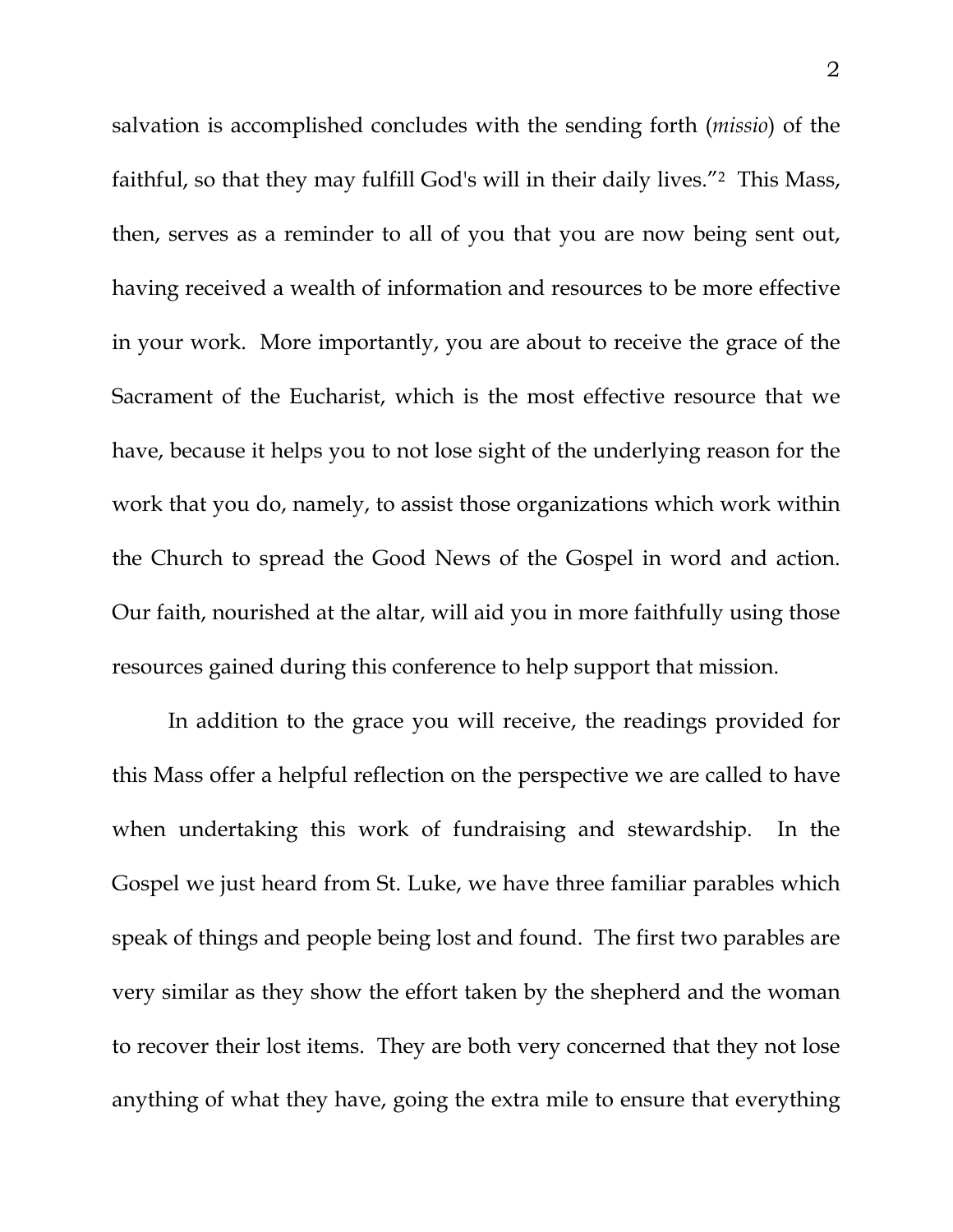is accounted for. In the financial world, these are the type of people we would want working with our money, ensuring that none of it goes to waste and that it is taken care of properly. In the beginning of the third parable, we see how the younger son is not a good steward of those resources that had been given to him. He does not plan well and "squandered his inheritance" (Lk 15:13). This is definitely not the type of person we want working with our money, as they approach it with a careless attitude which is only focused on the here and now, without concern for the future.

 While we can draw some valuable lessons about the good management of money and resources from these parables, that is not the primary reason that Jesus gave them to us. In a similar way, if the only thing we walk away with from this week is a set of techniques and tools for raising money, then we miss something very valuable. The overarching theme of these parables is about God's mercy and His desire for the wellbeing of the souls of His people. The one sheep and the one coin both represent just how valuable each and every soul is to God and how He will do whatever it takes to ensure that they are not lost. This is brought out clearly in the third parable of the prodigal son, when we see the reaction of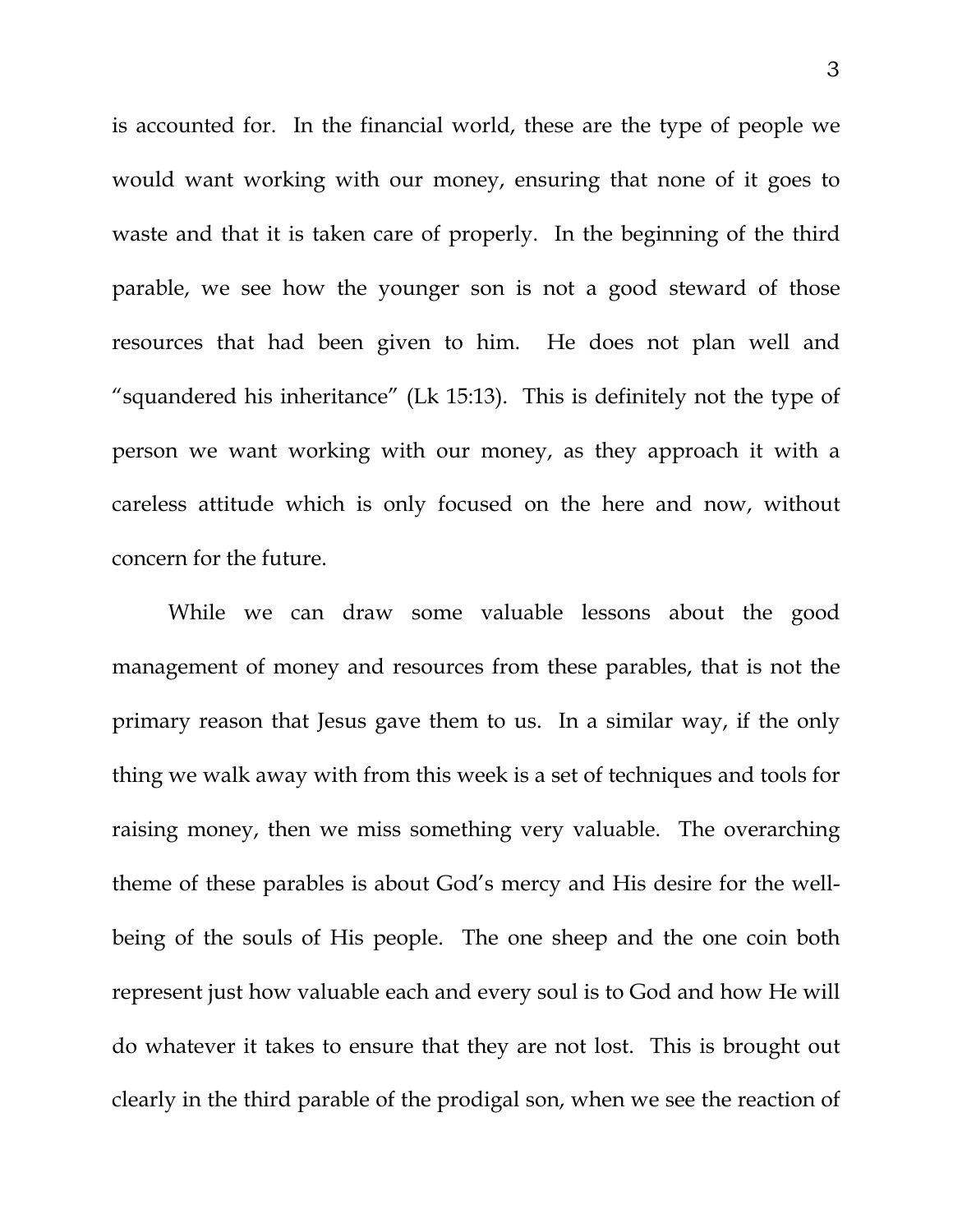the father as he joyfully welcomes back his son who had wandered away and wasted the gifts that he had given to him. Christ is not so concerned about losing animals and coins; He is concerned primarily about souls and His desire for them to be with Him for eternity.

 Why is this message important to us in the area of fundraising, stewardship, and development? Some wrongly think that the care of souls belongs just to the clergy and consecrated religious. The Second Vatican Council, which the Church has encouraged us to revisit during this Year of Faith, makes clear that all of the faithful share in this mission. In the Dogmatic Constitution on the Church we read:

Upon all the laity, therefore, rests the noble duty of working to extend the divine plan of salvation to all men of each epoch and in every land. Consequently, may every opportunity be given them so that, according to their abilities and the needs of the times, they may zealously participate in the saving work of the Church.3

Everybody, then, has some role to play in working for the salvation of souls, including fundraising, stewardship and development. That connection may not always seem so clear to us. We can easily become so focused on the dollars and cents of the business and lose sight of the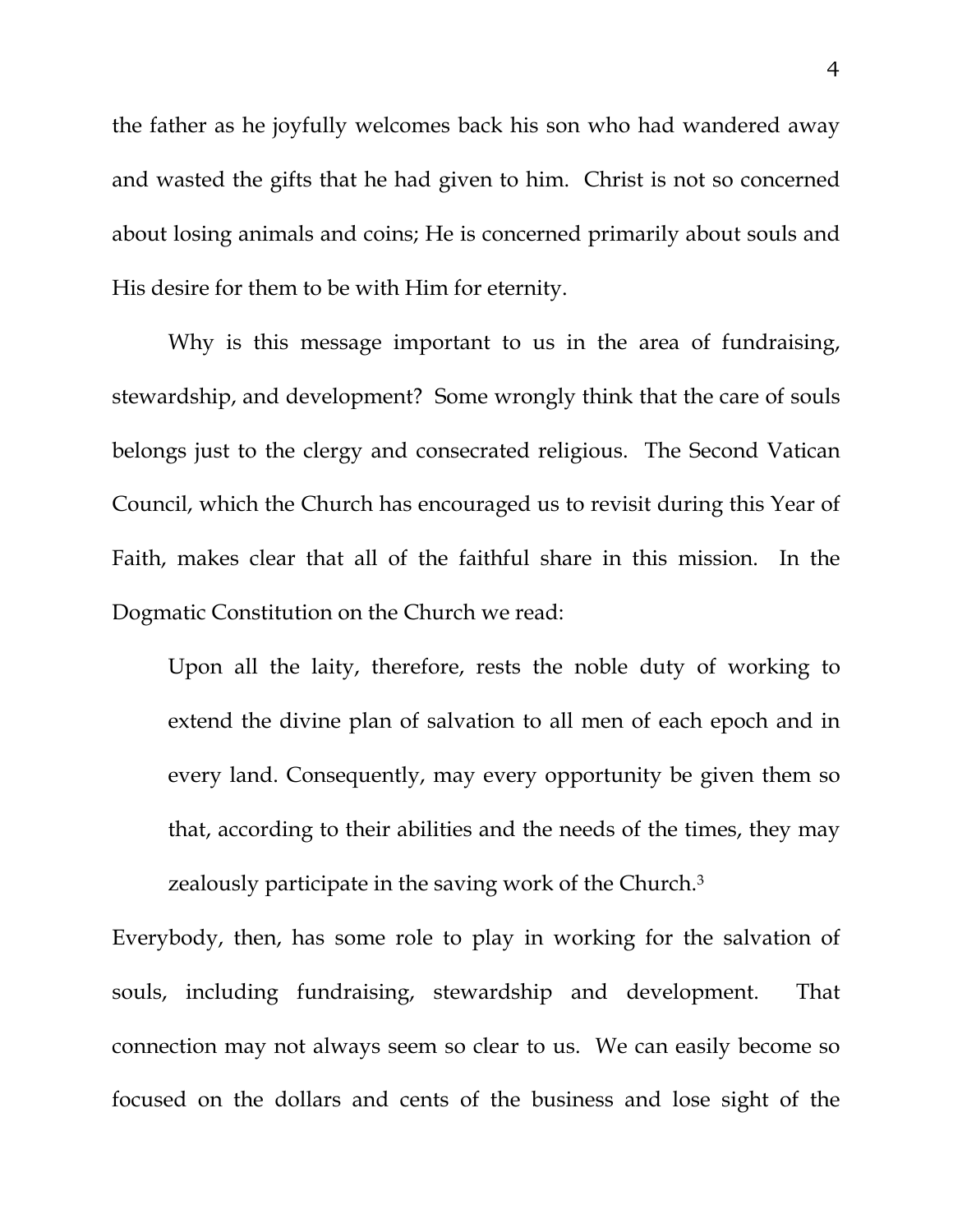underlying meaning of our work. But it is something of which we should constantly remind ourselves, so that we might draw encouragement from knowing that what we are doing has an impact on something greater. Once again, we see the wisdom of finishing this convention in the context of our faith so that we might keep that proper perspective as we are sent back out to our everyday lives.

Your continued awareness of your participation in this saving mission of Christ and His Church is contingent upon the growth of your own faith. It is therefore necessary that you not neglect those resources and tools offered to us by our faith. While practices such as receiving the sacraments, daily prayer, the Rosary, and reading the Scriptures may seem initially unrelated to the tools we have for fundraising and development, they are in fact very much essential in keeping our priorities straight. They will help us to purify our intentions so that all of our work might be seen as connected to the mission of the Church and never separate from it. These practices will also help us to step away from those activities and attitudes which are not in alignment with that mission, enabling us to be the very best stewards possible of what God has entrusted to us in seeking to build His Kingdom.